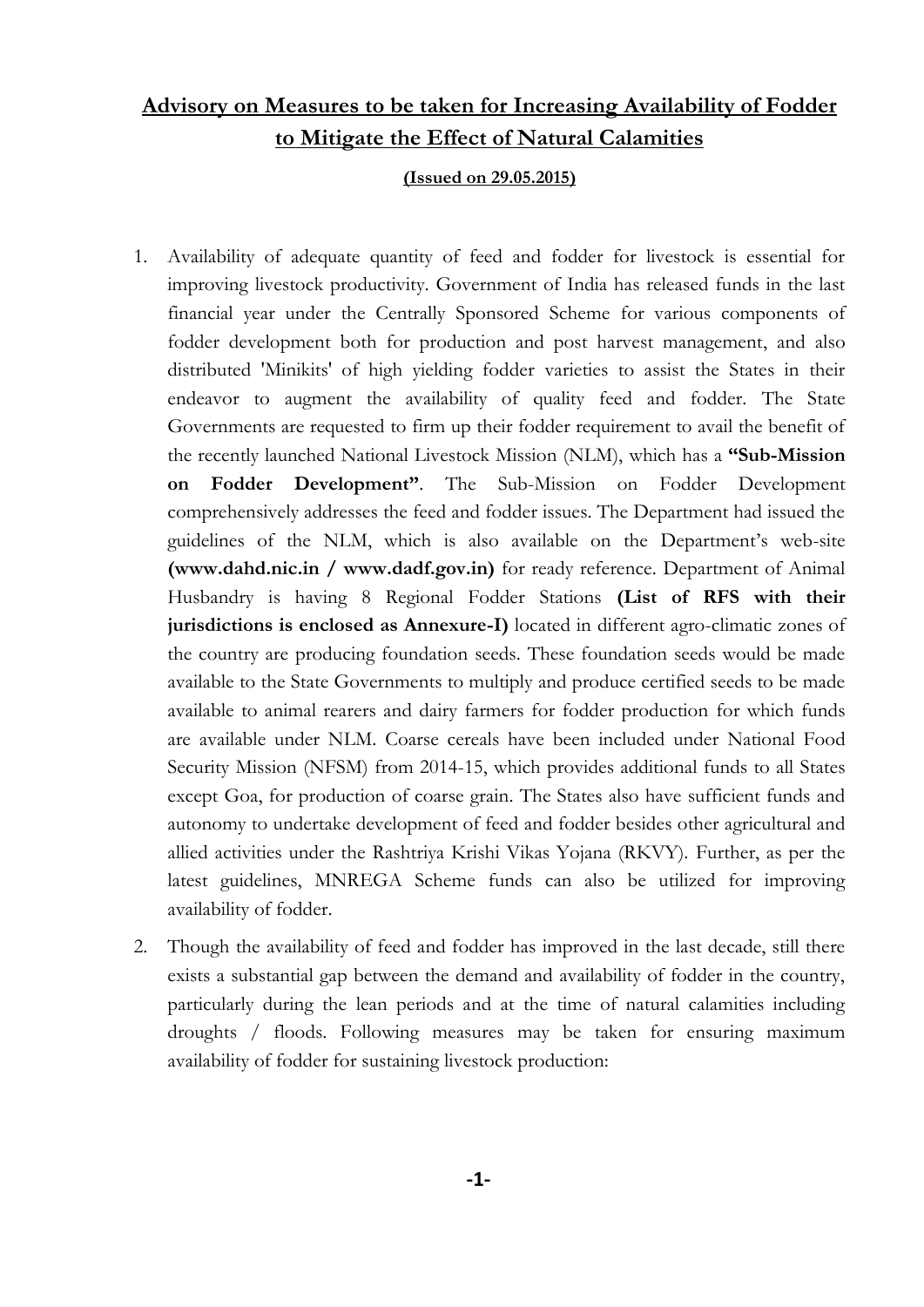#### **Optimum utilization of land resources**

3. India with above 2.3% of the land area of the world, is maintaining about 10.71% of the world's livestock. The availability, requirement and shortage of fodder as estimated by NABCONS in 2007 is as under:

| S. No. | Type of fodder | Demand | Availability | Gap          |
|--------|----------------|--------|--------------|--------------|
|        | Dry Fodder     | 416    | 253          | 163 $(40\%)$ |
| 2.     | Green Fodder   | 222    | 143          | 79 $(36\%)$  |
| 3.     | Concentrate    | 53     | 23           | 30 $(57%)$   |

#### **(Dry matter in million tones)**

**Source: NABCONS-2007.**

- 4. The number of livestock is growing rapidly, but the grazing lands are gradually diminishing due to pressure on land for agricultural and non-agricultural uses. Most of the grazing lands have either been degraded or encroached upon restricting its availability for grazing. The area under fodder cultivation is limited to about **4%** of the cropping area, and it has remained static for the last four decades. Owing to the importance of food crops and other cash crops, it is very unlikely that the area under fodder cultivation would increase substantially.
- 5. Therefore, the need of the time is to adopt the practice of land use with multiple crops in a sustainable manner. Adopting Silvi-pastoral and Horti-pastoral models suitable to the area can help in substantially enhancing the availability of forage for the livestock. About 29 Million Ha area in the country falls under the category of open forests with less than 0.4 canopy density which can be developed with fodder trees. This huge land resource can be utilized for growing fodder, not only as an under-storey on the partially shaded ground without affecting standing trees. Similar development is also possible in the area under horticulture orchards. While the forest department can undertake silvi-pastoral plantations through the Joint Forest Management Committees, the horti-pastoral activities can be initiated by incentivizing the farmers who are owners of the orchards.

#### **Improving production by using high yielding fodder varieties**

6. Use of quality fodder seeds including dual purpose grains like bajra, maize and jowar, etc., is essential for improving productivity. Some of the cultivated fodder species for different regions are indicated below **(list is illustrative)**: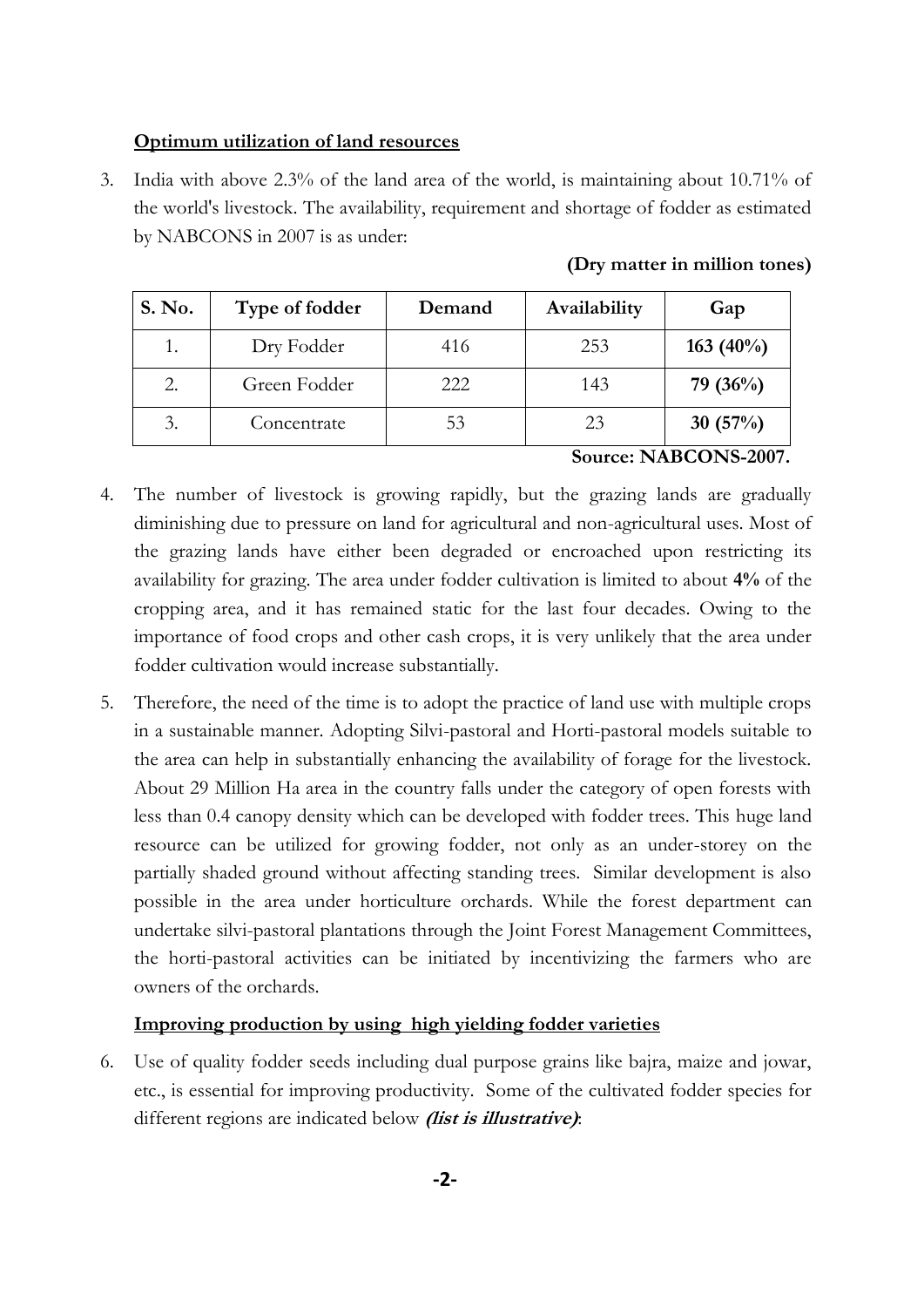| Type of Land                                                                                   | Rainfed                                               | Irrigated                                                                                                                                                |  |
|------------------------------------------------------------------------------------------------|-------------------------------------------------------|----------------------------------------------------------------------------------------------------------------------------------------------------------|--|
| (a) Arid Tracts                                                                                | Jowar, Bajra, Moth,<br>Guar, Lobia                    | Lucerne, Berseem, Oats,<br>Maize, Jowar, Bajra                                                                                                           |  |
| Bajra, Jowar, Lobia, Moth,<br>Guar, Velvet<br>(b) Semi-dry<br>Bean, Field Bean,<br>Moong       |                                                       | Jowar, Maize, Lobia, Teosinte,<br>Lucerne, Berseem, Sarson, Turnips,<br>Hybrid Napier, Oats, Sudan grass,<br>Guinea grass, Setaria sphacelata,<br>Rhodes |  |
| Dinanath Grass, Jowar,<br>Lobia, Rice Bean, Velvet<br>(c) Semi-wet<br>Bean, Teosinte, Sunnhemp |                                                       | Berseem, Oats, Sudan grass, Hybrid<br>Napier, Guar, Jowar, Maize, Para<br>grass, Rhodes, Setaria                                                         |  |
| (d) Wet regions<br>Jowar, Dinanath, Rice Bean                                                  |                                                       | Berseem, Oats, Hybrid Napier,<br>Guinea, Lucerne, Berseem, Sarson,<br>Turnips, Hybrid Napier,<br>Oats, Setaria, Para grass, Jowar                        |  |
| (c) Lower hills                                                                                | Jowar, Lobia, Bajra, Velvet<br>Bean, Field Bean, Guar | Maize, Jowar, Oats, Berseem,<br>Lucerne, Hybrid Napier, Sudan,<br>Setaria, Rhodes                                                                        |  |

- 7. An illustrative list of trees, shrubs and grasses for development of pastures, suitable for different regions are enclosed in the **Annexure-II**.
- 8. Inadequate availability of quality fodder seeds is a major constraint. Fodder seed production is not remunerative in many of the fodder crops. State Governments may take initiatives to encourage farmers for taking up the production of high yielding varieties by providing sufficient incentives to farmers for production of fodder seeds of high yielding varieties by way of assured procurement with a remunerative price and assistance of inputs. State Governments can avail the benefit of the component of 'Fodder Seed Procurement and Distribution' under the National Livestock Mission (NLM). Provisions under NFSM can also be utilized for this purpose.
- 9. Following high yielding fodder varieties may be considered for seed production programme for improving fodder yield per hectare in respect of existing area under fodder: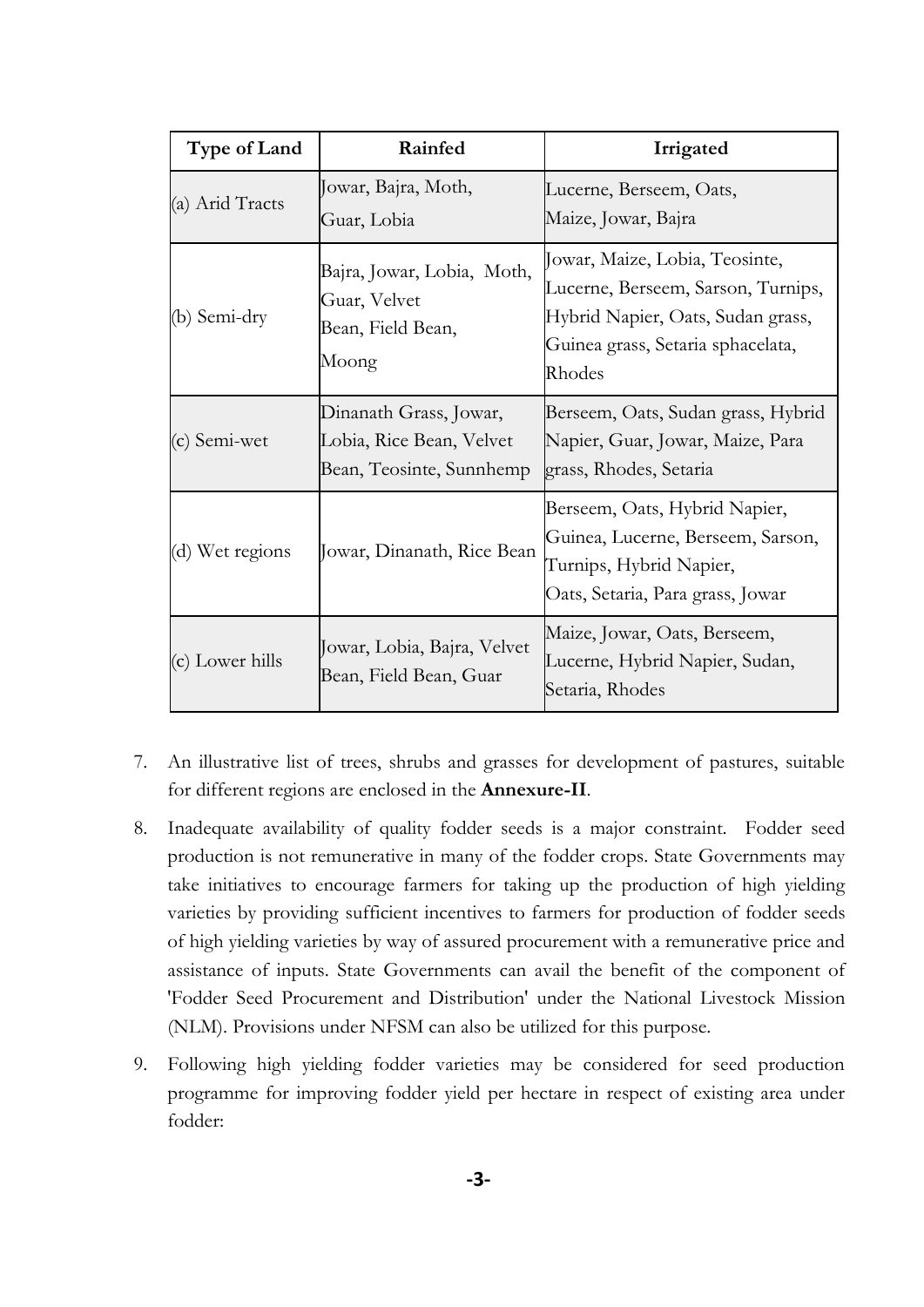| S. No.         | Name of the fodder | Name of varieties                       |
|----------------|--------------------|-----------------------------------------|
|                | crop               |                                         |
| $\mathbf{1}$   | Maize              | African tall, J-1006, Vijay composite.  |
| $\overline{2}$ | Sorghum            | SSG 59-3, PC-23, PC-9, PC-6, HC-136, MP |
|                |                    | Chari, CO-FS-29,                        |
| 3              | Hybrid Napier      | CO-4, C-23, NB-21, PNB-84               |
| $\overline{4}$ | Bajra              | Giant, L-74, GFB-1, Bajra rajco, HC 20, |
|                |                    | AVKB-19.                                |
| 5              | Cowpea             | EC-4216, NP-3,                          |
| 6              | Guar               | BG-1, BG-2, BG-3, Bundel-2, HG 365,     |
|                |                    | HG563, RG-1003                          |
| 7              | Berseem            | $BL-I, BL-10$                           |
| 8              | Oats               | Kent, OS-6,                             |
| 9              | Chinese cabbage    |                                         |

10. Emphasis be also laid on availability of seeds of short duration and dual purpose crops, which can be used in emergency of drought / floods, for getting fodder in short period. States may ensure availability of such dual purpose quality seeds in consultation with respective Agricultural Universities.

#### **Adopting suitable crop combinations**

- 11. Productivity potential of most lands can be best uitlised through not only crop rotation, but also adopting suitable crop combinations. An indicative list of possible production under different combinations of fodder crops is at **Annexure-III** which shows higher productivity for different crops.
- 12. There is a need to disseminate the benefits of using high yielding quality fodder seeds and combination of crops among the farmers through front line demonstrations (FLD) and minikits. For this purpose, funds available under RKVY, NFSM for coarse grain and National Livestock Mission (NLM) can be utilized.
- 13. Cultivation of Azolla may be taken up on large scale as it is highly nutritious, rich in protein and ready within a week's period and available every day thereafter. For establishment of Azolla Production Units, States can avail the benefit for the same,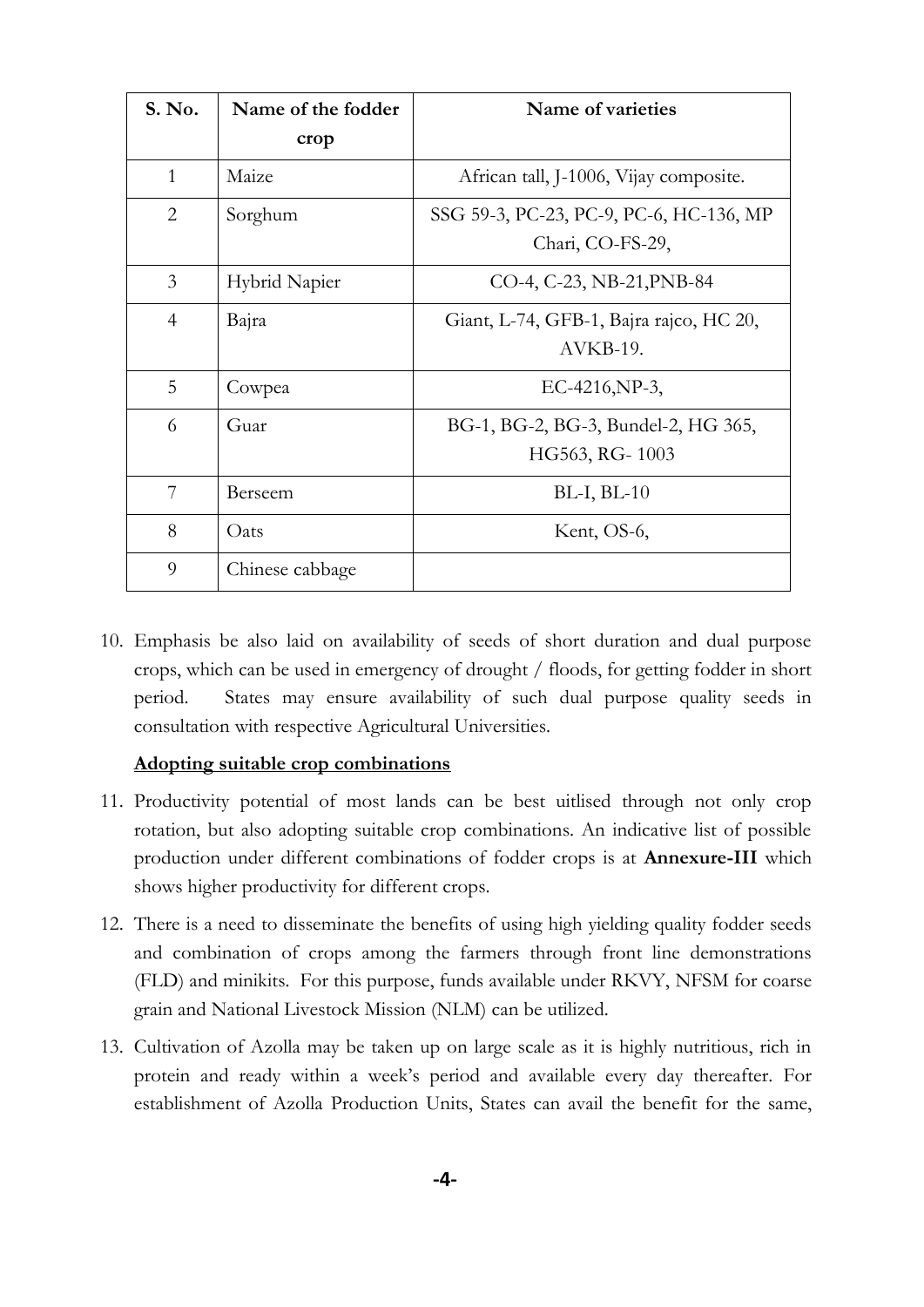besides utilizing funds under National Livestock Mission (NLM) and RKVY for the purpose.

#### **Improvement of grasslands / wastelands, and other community lands**

- 14. This Department is implementing the component of grassland development in nonforest waste land, range land, grass land, non-arable land and forest land under NLM with 75% Central grant. States can avail benefit under the scheme. Besides, other marginal lands like roadside land, canal side land, land along the railway tracks, etc., may also be utilized for forage cultivation. The forest department can also undertake silvi-pastoral plantations in degraded forest areas through the Joint Forest Management Committees for use of the communities as explained earlier.
- 15. Wasteland like waterlogged areas, saline soils, sodic soils, etc., can also be utilized for cultivation of fodder varieties suitable for such areas.

## **Conservation and Utilization of Crop Residues / Bye-products**

- 16. Diversion of crop residues for industrial use, etc., may be restricted / banned.
- 17. The Government of Haryana has imposed a ban on burning of agricultural refuge in the fields. Other States may also adopt similar controls to prevent wastage or diversion of dry fodder.
- 18. The State Governments should make it a priority programme to install chaff cutters and construction of manger in each and every household keeping cattle, in order to economize the use of available fodder. This measure can result in saving of upto about  $\sim$ 30% fodder.
- 19. Though, in general, there is scarcity of green fodder in the country, but still in most places surplus green fodder is available during the monsoon. A major part of this surplus green fodder goes waste or is improperly stored, reducing its nutritional value. The farmers may be trained in the techniques like making silage, and be provided assistance under the Central or State schemes to facilitate silage making at household level.
- 20. The availability of dry fodder can be enhanced by installation of low capacity Fodderblock making units at each Primary Milk Cooperative / Panchayat level. Tractor mounted fodder block making units are now available, which can be operated in the fields to store surplus fodder / dry fodder. Agricultural refuge can be densified with or without mixing it with easily available material like urea, molasses, butter milk, etc., for easy storage and use during the lean period.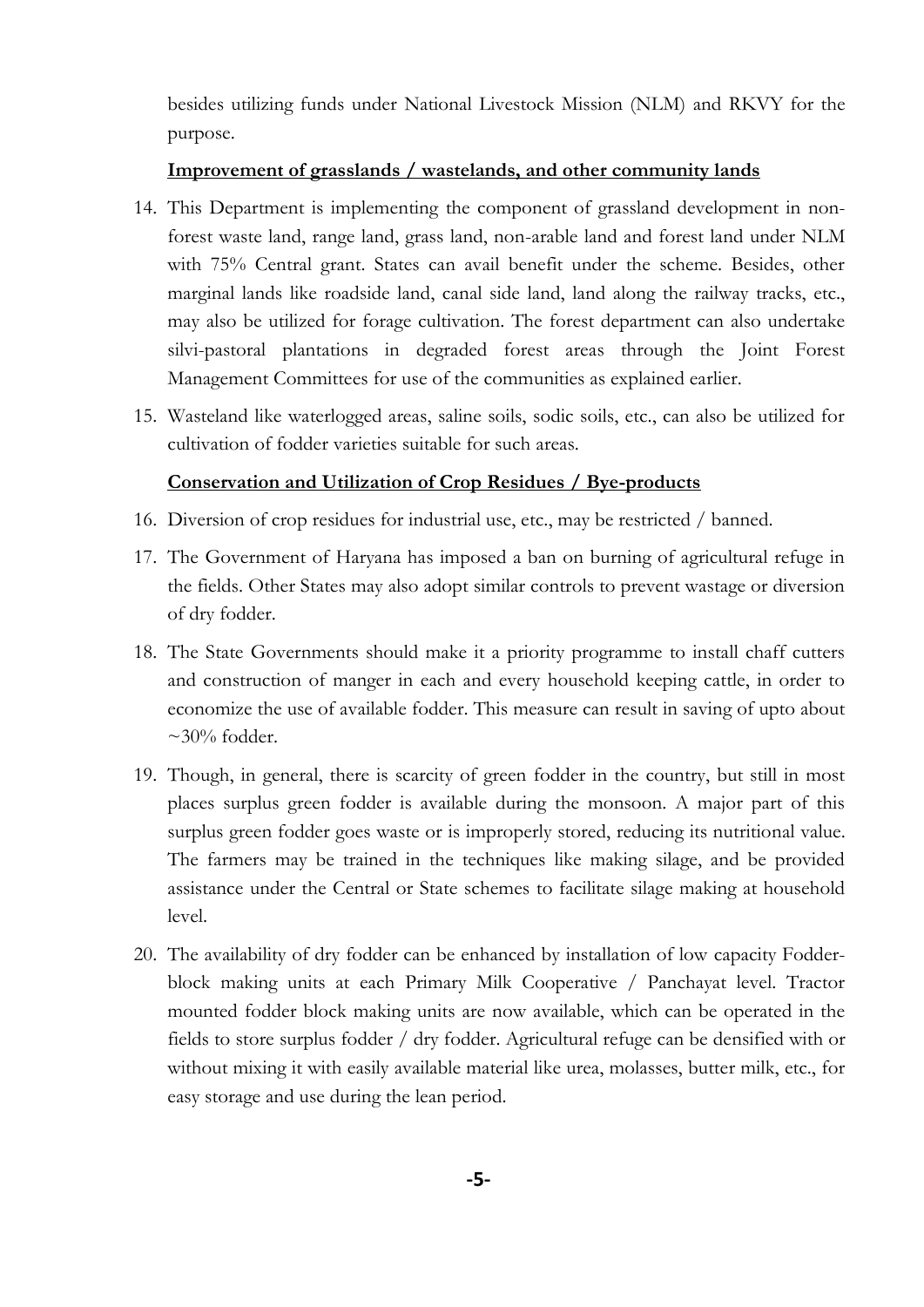21. State Governments may promote use of crop residues and agricultural wastes / byeproducts as animal feed by enriching it through available technologies like treatment of straw with urea and molasses along with silage. Green topping of sugarcane and other crops should be saved for use as fodder.

### **Development of Fodder Banks**

22. The Milk Cooperatives and Panchayat may be assisted for keeping surplus fodder for use during crisis periods. Gaushalas may be encouraged and trained to popularize high-yielding fodder and forage crops and supported for creating fodder banks through silage or fodder blocks and enrichment of crop residues, etc. States with surplus dry fodder may indicate the quantity and type of fodder available with them, so that necessary arrangements for supply to scarcity area can be made.

#### **Strengthening of Extension activities**

- 23. It has been seen that very less emphasis is given on extension activities for feed and fodder development. States may strengthen extension activities by associating KVKs, which must play a lead role in educating the farmers in maximizing fodder output with limited land and ensuring quality of feed. Progressive livestock farmers may be identified for training through KVKs / SAUs for growing improved varieties of fodder. The progressive farmers can in turn train other farmers.
- 24. Use of leguminous crops with forage varieties may be popularized through frontline demonstrations through the KVKs. The Regional Fodder Stations of the Government of India have the latest varieties and recommended crop mixtures for the region.

#### **Convergence of fodder schemes with MGNREGA Scheme**

- 25. State Governments have been requested earlier to dovetail the fodder and feed development programmes with the MNREGA. The guidelines of MNREGA scheme provide for location-specific grassland development for ensuring adequate fodder supply. The guidelines for the new / additional works permitted under MNREGA scheme also prescribe various livestock related works, including construction of fodder trough (manger) and Azolla units. It is suggested that all the beneficiaries who receive or have received the chaff cutters under any of the Govt. schemes must be provided assistance under MNREGA for construction of fodder trough and Azolla.
- 26. There is a need of low cost transportation of fodder from fodder Surplus States/ Regions to fodder Deficit States/ Regions. In case of natural calamity i.e. Drought or Flood Department immediately identifies fodder surplus States and deficit States. Fodder deficit States will enter into an agreement with fodder surplus States for buying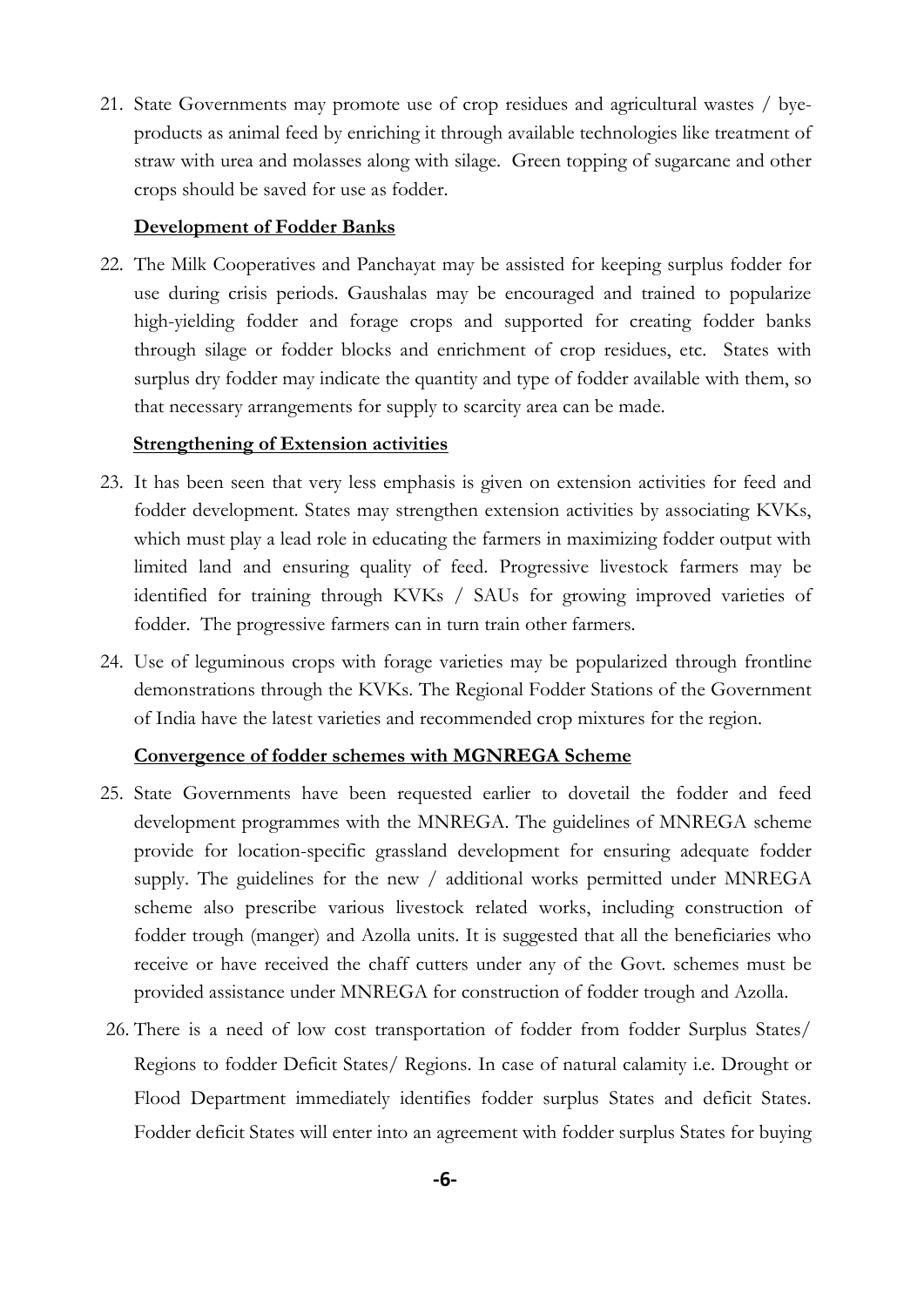the fodder. In the surplus States nearest Rail Heads are identified were fodder can be stacked for transportation. Similarly Rail Heads of deficit States till where the fodder can be transported are identified. Railway Authorities are roped in to transport the fodder for mitigating the effects of the calamity. This system can even be continued for normal times if the States so desired. This will reduce scarcity in some areas and earn revenue for others.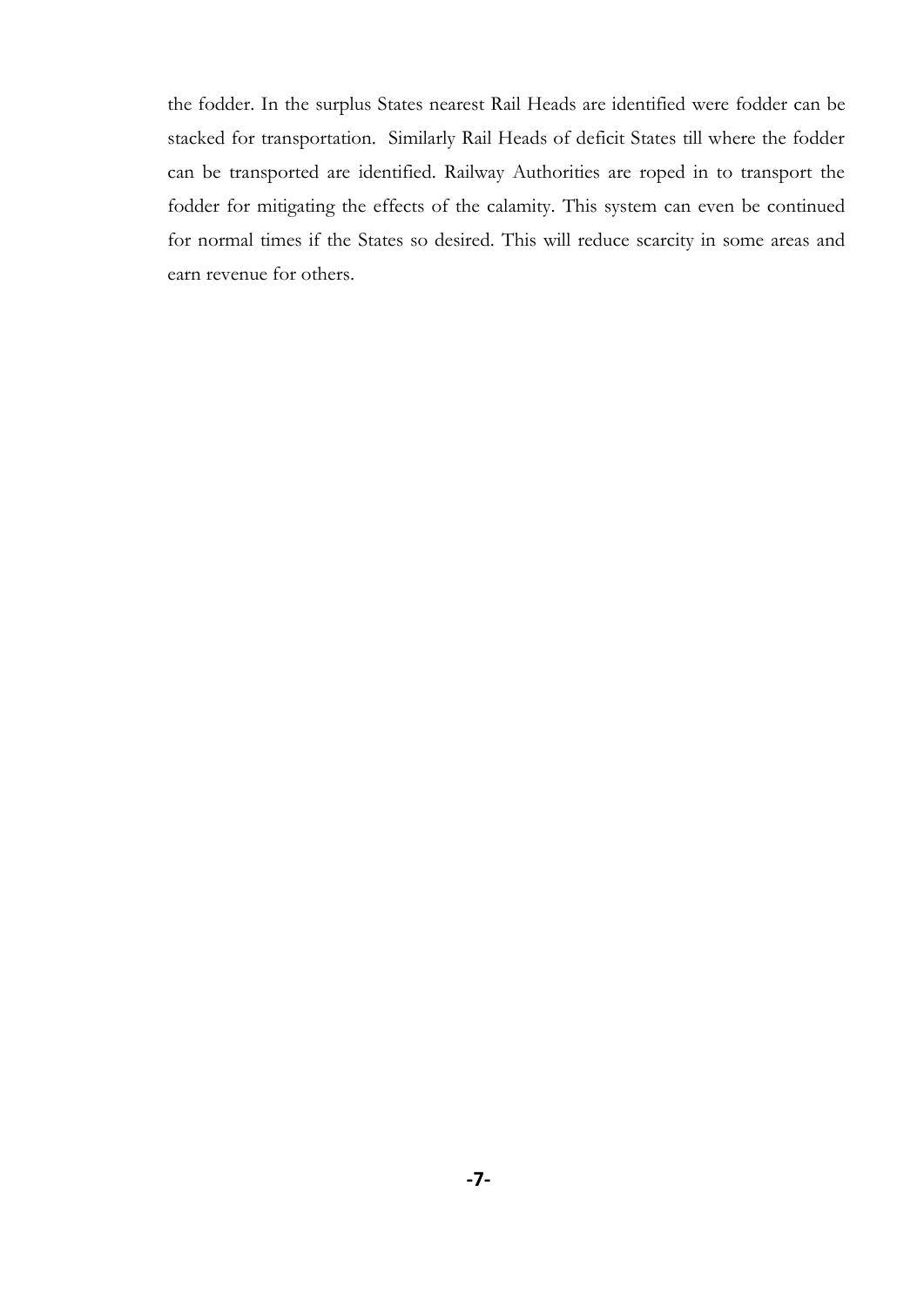**S.N. Name of Regional Fodder Station with address States covered Telephon e No. Mobile No. Email address** 1 Regional Station, Camp Office, Uttarakhand, 618/A, Gandhinagar, Himachal Pradesh  $I$ ammu  $180$ (J&K) Jammu & Kashmir,<mark>011-</mark> 004 and Hill Regions 23389876 27 098680924 terindervaid@gmail.co m 2 Regional Fodder Station, Dhamrod, Campus CCBF, Ankaleshwar, Gujarat. Gujarat, Maharashtra and Daman & Diu 02629- 290760 095865306 <u>[rsfpdgujarat@yahoo.in](mailto:rsfpdgujarat@yahoo.in)</u> 61 3 Regional Fodder Andhra Station , P.O.PahariOdissa and and Sharif, Keshavgiri, Hyderabad 500005  $(A.P).$ Andhra Pradesh, 08415- **Via**Chhattisgarh and 201034 080998016 10 [rsfphyd@rediffmail.co](mailto:rsfphyd@rediffmail.com) [m](mailto:rsfphyd@rediffmail.com) [directorrsfphyd@gmail.](mailto:directorrsfphyd@gmail.co) [com](mailto:directorrsfphyd@gmail.co) 4 Regional Station, Hesserghatta,Goa and' Bangalore 560088 Fodder Kerala, Karnataka North*Lakshadweep* 080 and 28466279 098456162 [directorcfspf@yahoo.in](mailto:directorcfspf@yahoo.in) 68 094499267 m 84 directorcfspf@gmail.co 5 Regional FodderTamil Station, P.O.Dairy|Andaman & Farm, Via Red Hills, Nicobar and Chennai-52 Tamil Nadu, 044-Pudducherry &26310884 094452105 82 [rsfpdchennai@gmail.co](mailto:rsfpdchennai@gmail.com) [m](mailto:rsfpdchennai@gmail.com) 6 Regional Fodder West Bengal, Bihar, 033-Station, P.O. Netaji Jharkhand, Sikkim, 25898425 Subhash Sanitorium, Tripura, Manipur, Distt. Nadia 741251(WB) Meghalaya, Mizoram, Nagaland, Assam, Arunachal Pradesh 096749291 41 [rsfpd.kalyani@gmail.co](mailto:rsfpd.kalyani@gmail.com) [m](mailto:rsfpd.kalyani@gmail.com) 7 Regional Station, P.O Textile Delhi, Chandigarh 259184 Mills, Hissar-125002 and Uttar Pradesh FodderHaryana, Punjab, 01662-098680924 terindervaid@gmail.co 27 m 8 Regional Station , Suratgarh, Madhya Pradesh Rajasthan-335804 FodderRajasthan, and 01509-268047 094135537 [dir.rsfpdsig@gmail.com](mailto:dir.rsfpdsig@gmail.com) 81 dirrsfpdstg@gmail.com

The list of Regional Fodder Station, covering different States is as under:-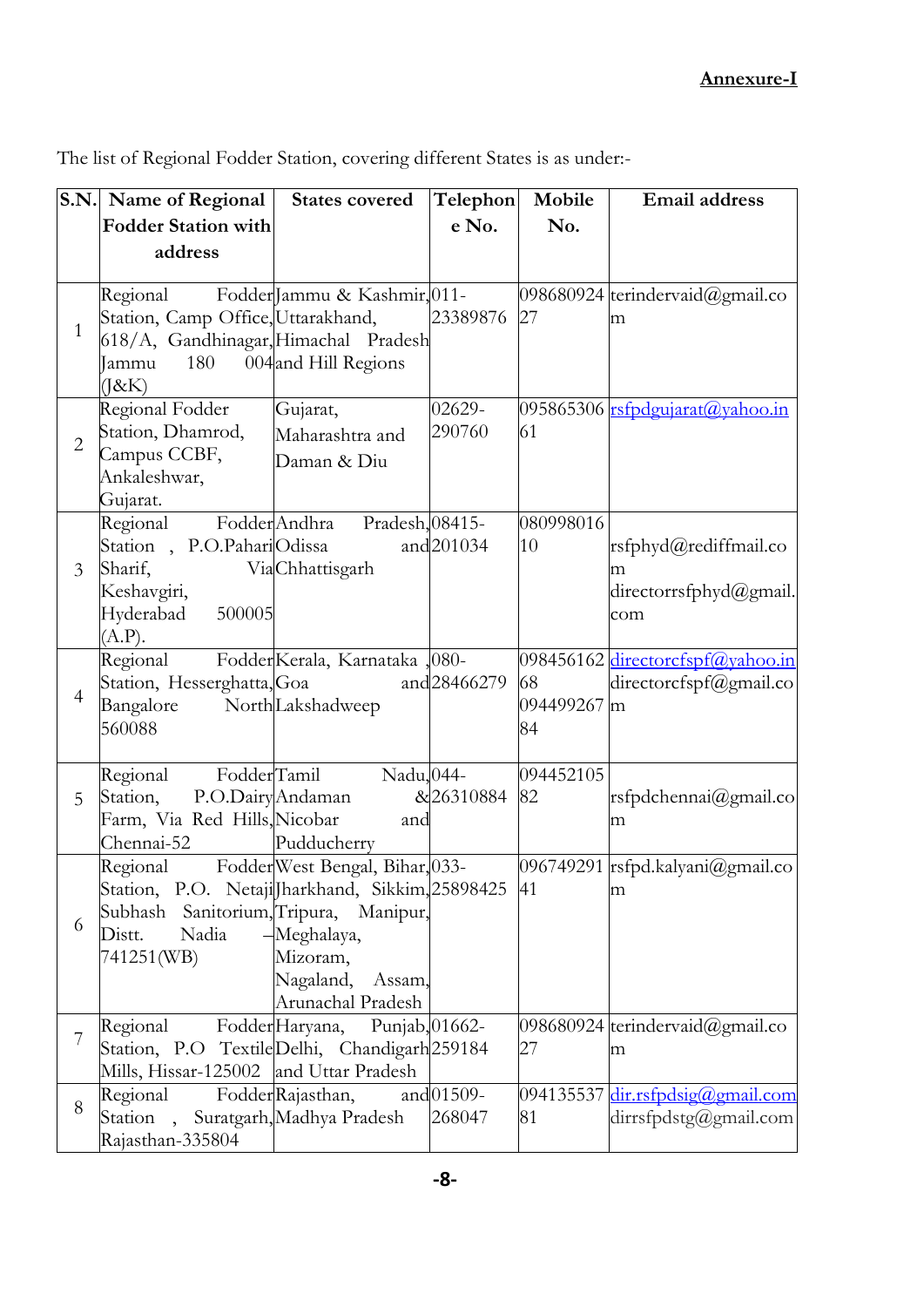# **LIST OF FORAGE GRASSES, LEGUMES, SHRUBS AND TREES FOR GRASSLAND / GRAZING LAND IMPROVEMENT ON AGRO-ECOLOGICAL BASIS**

| Agro-eco Regions                                                                                                    | <b>Grasses</b>                                                                                                                                                                                                     | Legumes                                                                           | Shrubs / Trees                                                                                                                                                                                                       |
|---------------------------------------------------------------------------------------------------------------------|--------------------------------------------------------------------------------------------------------------------------------------------------------------------------------------------------------------------|-----------------------------------------------------------------------------------|----------------------------------------------------------------------------------------------------------------------------------------------------------------------------------------------------------------------|
| Western Himalaya,<br>cold arid with<br>shallow skeletal soils                                                       | Agrostis spp., Poa<br>alpina, Trisetum<br>spicatum                                                                                                                                                                 | Medicago sativa /<br>subsp sativa, M.<br>sativa, subsp fslcuta                    | Hippophae rhamonides                                                                                                                                                                                                 |
| Western plains and<br>Kaccha Penisula,<br>hot arid with desert<br>and saline soils                                  | Cenchrus ciliaris, C.<br>setigerus (Sandy<br>plains), Lasiurus<br>scindicus (Sandy<br>interdunal plains),<br>Panicum turgidum<br>(Sand dunes) Chloris<br>gayana, Sporobolus<br>marginatus (salt<br>affected lands) | Cassia rotundifolia                                                               | Acacia nilotica, A.<br>tortilis, Albizia lebbeck,<br>Ailanthes excelsa,<br>Dichrostachys cinerea,<br>Prosopis cineraria,<br>Ziziphus nummularia, p.<br>juliflora, Salvadora<br>oleoides, S. persica<br>(Saline soil) |
| Deccan Plateau, hot<br>arid with red and<br>black soils                                                             | Andropogon gayanus,<br>Chrysopogon fulvus<br>(Red soil),<br>Dichanthium<br>annulatum,<br>Bothriochloa<br>intermedia (Black soil)                                                                                   | Clitoria ternatea,<br>Stylosanthes<br>hamata, S. scabra                           | Acacia nilotica, Albizia<br>amara, A.lebbeck,<br>Desmanthus virgatus,<br>Leucaena leucocephala,<br>Tamarindus indica                                                                                                 |
| Northern plains and<br>central highlands<br>inclulding Aravallis,<br>hot semi-arid with<br>Alluvium                 | Bothriochloa<br>intermedia, Cenchrus<br>ciliaris, Chrysopogon<br>fulvus, Dichanthium<br>annulatum, Sehima<br>neroosum                                                                                              | Macroptilium<br>atropurpureum,<br>Stylosanthes<br>hamata, S. scabra               | Acacia nilotica, A.<br>holosericea, Albizia<br>amara, A.lebbeck, A.<br>procera, Azairachta<br>indica, Dichrostachys<br>cinerea, Hardwickia<br>binata, Leucaena<br>leucocephala, Sesbania<br>grandiflora, S. sesban   |
| Central (Malwa)<br>highlands, Gujarat<br>plains & Kathiawar<br>Peninsula, hot semi-<br>arid with red loamy<br>soils | Bothrichloa<br>intermedia, Chloris<br>gayana, Cynodon<br>dactylon, Dichanthium<br>annulatum, Pancium<br>maximum                                                                                                    | Arachis<br>hagenbackii, Clitoria<br>ternatea,<br>Stylosanthes<br>hamata, S.scabra | Albizia lebbeck,<br>Artocarpus lackoocha,<br>Dendrocalamus strictus,<br>Gliricidia sepium,<br>Faidherbia albida,<br>Holoptelia integrifolia,<br>Pithecellobium dulce                                                 |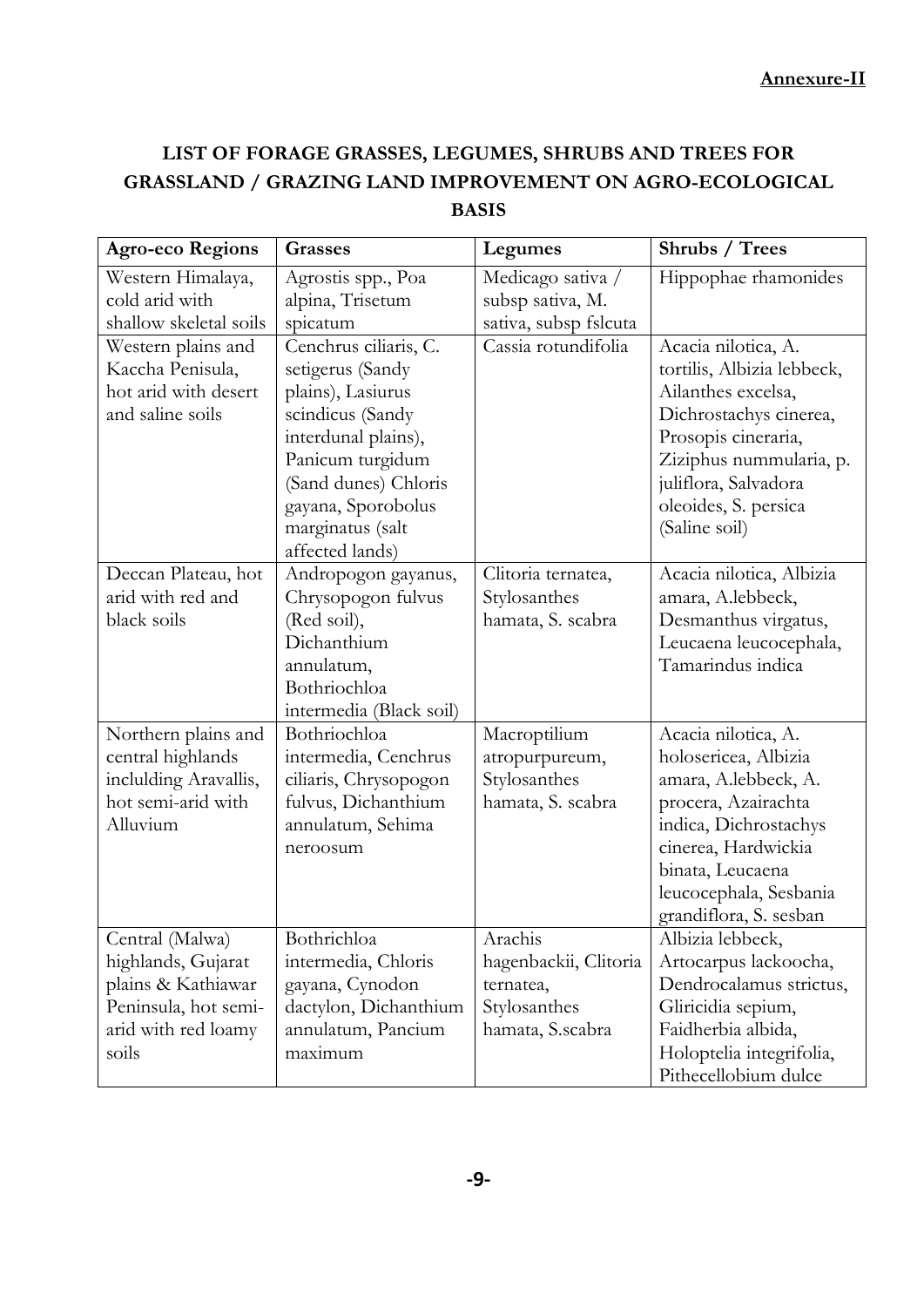| Deccan Plateau, hot<br>semi-arid with<br>shallow and medium<br>black soils                                   | Bothriochloa<br>intermedia, Brachiaria<br>decumbens, Cenchrus<br>setigerus, Dichanthium<br>annulatum,<br>Pennisetum<br>pedicellatum, Panicum<br>maximum                          | Arachis<br>hagenbackii,<br>Stylosanthes<br>hamata, S. scabra                                                   | Acacia nilotica, Albizia<br>procera, Anogeissus<br>pendula, Bauhinia<br>variegata, B. purpurea,<br>Leucaena leucocephala,<br>Moringa oleifera,<br>Pterocarpus marsupium,<br>Sesbania sesban,<br>Terminalia arjuna |
|--------------------------------------------------------------------------------------------------------------|----------------------------------------------------------------------------------------------------------------------------------------------------------------------------------|----------------------------------------------------------------------------------------------------------------|-------------------------------------------------------------------------------------------------------------------------------------------------------------------------------------------------------------------|
| Deccan (Telangan)<br>Plateau and Eastern<br>Ghats, hot semi-arid<br>with red and black                       | Andropogon gayanus,<br>Bothriochloa<br>intermedia,<br>Chrysopogn fulvus,<br>Pennisetum<br>pedicellatum,<br>Dichanthium<br>annulatum                                              | Atylosia<br>scrabaeoides,<br>Macrotyloma<br>axillare,<br>Macroptilium<br>atropurpureum,<br>Stylosanthes scabra | Albizia lebbeck, Gliricida<br>sepium, Faidherbia<br>albida, Holopteaia<br>integrofolia, Leucaena<br>leucocephala                                                                                                  |
| Eastern Ghats, TN<br>uplands and Deccan<br>(Karnataka) Plateau,<br>hot semi-arid with<br>red and black soils | Brachiaria decumbens,<br>B. ruziziensis,<br>Cynodon dactylon,<br>Dichanthium annulatu,<br>Bothriochloa<br>intermedia                                                             | Arachis<br>hagenbackii, A.<br>glabrata,<br>Stylosanthes<br>guinensis, S. hamata                                | Ailanthes malabarica,<br>albizia falcataria,<br>Erythrina variegata, E.<br>poppygyana                                                                                                                             |
| Northern plains, hot<br>sub-humid (dry with<br>Alluvium derived<br>soils                                     | Bothriochloa<br>intermedia, Cynodon<br>dactylon, Chloris<br>gayana, Dicanthium<br>annulatu, Pennisetum<br>pedicellatum                                                           | Clitoria ternatea,<br>Macroptilium<br>atropurpureum,<br>Stylosanthes hamata                                    | Albizia stipulata,<br>Desmathus virgatus,<br>Azadirachata indica,<br>Ficus racemosa,<br>Leucaena leucocephala,<br>Robinia, pseudoacacia                                                                           |
| Central Highlands<br>(Malwa,<br>Bundelkhand &<br>Satpura) noth sub-<br>humid with black<br>and red soils     | Andropogon gayanus,<br>Pennisetum<br>pedicellatum (red soil),<br>Bothriochloa<br>intermedia,<br>Chrysopogon fulvus,<br>Sehima nervosum,<br>Dichanthium<br>annulatum (black soil) | Atylosia<br>scarabaeoides,<br>Macroptilium<br>atropurpureum,<br>Stylosanthes<br>hamata, S. scabra              | Albizia amara, A.<br>lebbeck, Anogeissus<br>latifolia, A. pendula,<br>Dichrostachys cinera,<br>Hardwickia binata,<br>Leucaena leucocephala                                                                        |
| Eastern Palteau<br>(Chhatisgarh), hot<br>sub-humid with red                                                  | Bothriochloa<br>intermedia, Cynodon<br>dactylon dichanthium<br>annulatum, Panicum<br>maximum, Pennisetum<br>pedicllatum, Setaria<br>sphacelata                                   | Arachis<br>hagenbackii,<br>Stylosanthes hamata                                                                 | Bauhinia variegata,<br>Dalbergia sissoo,<br>Leucaena leucocephala,<br>Moringa oleifera                                                                                                                            |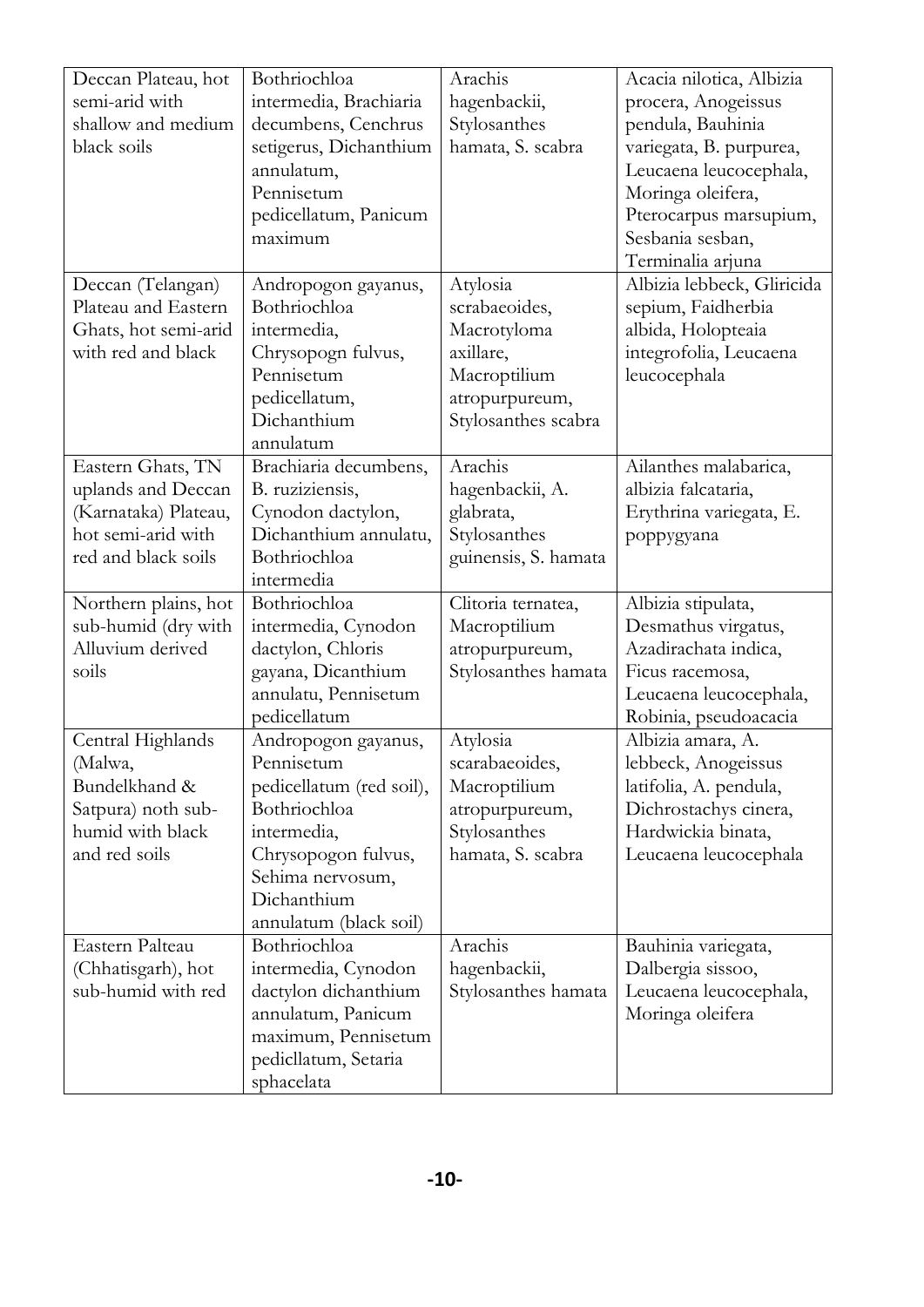| Eastern                               | Andropogon gayanus,                       | Atylosia                      | Artocarpus                |
|---------------------------------------|-------------------------------------------|-------------------------------|---------------------------|
| (Chhotangapur)                        | Bothriochloa                              | scarabaeoides,                | heterophyllus, A.         |
| Plateau and Eastern                   | intermeida,                               | Macroptilium                  | lakoocha, Leucaena        |
| Ghats hot sub-                        | chrysopogon fulvus,                       | atropurpureum,                | leucocephala, Moringa     |
| humid with red and                    | Pennisetum,                               | Macrotyloma                   | oleifera                  |
| laterite soils                        | pedicellatum,                             | axillare,                     |                           |
|                                       | Urochloa                                  | Stylosanthes hamata           |                           |
|                                       | mosambicensis                             |                               |                           |
| Eastern plain, hot                    | Brachiaria brizantha,                     | Arachis glabrata, A.          | Bauhinia variegata,       |
| sub-humid (moist)                     | B. decumbens, B.                          | hagenbackii                   | Dalbergia latifolia, D.   |
| with Alluvium                         | mutica, Cynodon                           |                               | sissoo, Desmanthus        |
| derived soils                         | dactylon, Paspalum                        |                               | virgatus, Pterocarpus     |
|                                       | notatum                                   |                               | marsupium                 |
| Western Him alayas,                   | Dactylis glomerata,                       | Trifolium pratense,           | Quercus incana, Robinia   |
| warm sub-humid                        | Festuca rubra, Lolium                     | T. repens, Lotus              | pseudoacacia, Grewia      |
| with brown forest                     | perenne, Poa spp.                         | comiculatus                   | optiva, Celtis australis, |
| and Podzolic soils                    |                                           |                               | Fagus sylvatica, Celtis   |
|                                       |                                           |                               | australis, Morus alba     |
| Bengal and Assam                      | Brachiaria decumbens,                     | Desmodium                     | Artocarpus                |
| plains, hot sub-                      | B. mutica, Paspalum                       | uncinatum, D.                 | heterophyllus, A.         |
| humid (moist) to                      | notatum                                   | heterophyllum                 | lakoocha, Ficus hookeri,  |
| humid with                            |                                           |                               | F. nermoralis, Parkia     |
| Alluvium derived                      |                                           |                               | roxburghii, Morus alba    |
| soils                                 |                                           |                               |                           |
| Eastern Himalayas,                    | Coix lacryma-jobi,                        | Desmodium spp.,               | Celtis australis, Ficus   |
| warm per-humid                        | Pennisetum                                | Pueraria                      | hookeri, F. nemoralis, F. |
| with brown and red                    | clandestinum,                             | phaseoloides                  | semicordata               |
| soils                                 | Tripsacum dactyloides                     |                               |                           |
| North-eastern Hills                   | Brachiaria decumbens,                     | Arachis spp.                  | Dendrocalamus             |
| (Purvanchal), warm                    | Pennisetum                                | Desmodium                     | hamiltonii, Parkia        |
| per-humid with red                    | clandestinum,                             | uncinatum                     | roxbrughii, Morus alba.,  |
| and laterite soils                    | Tripsacum dactyloides                     |                               | Robinia pseudoacacia      |
| Eastern Coastal                       | Chloris gayana,                           | Stylosanthes                  | Ailanthes malabarica,     |
| plain, hot sub-<br>humid to semi-arid | Cynodon dactylon,<br>Dichanthium          | guinensis                     | Erythrina variegata, E.   |
| with coastal                          | annulatum,                                |                               | poeppigiana, Ficus retusa |
| Alluvium derived                      | Pennisetum                                |                               |                           |
| soils                                 | pedicellaum,                              |                               |                           |
|                                       | Stenotaphrum                              |                               |                           |
|                                       | dimidiatum, Urochloa                      |                               |                           |
|                                       | mosambicensis                             |                               |                           |
| Western Ghats and                     | Cynodon dactylon,                         | Clitoria ternatea,            | Ailanthes malabarica,     |
| Coastal Plain, hot                    | Dichanthium                               | Desmodium                     | Erythrina variegata       |
| humid per humid                       | annulatum, Panicum                        | heterophyllum,                |                           |
| laterite and                          |                                           |                               |                           |
|                                       |                                           |                               |                           |
|                                       | maximum, Pennisetum                       | Pueraria                      |                           |
| Alluvium derived<br>soils             | clandestinum, P.<br>polystachyon, Setaria | thunbergiana,<br>Stylosanthes |                           |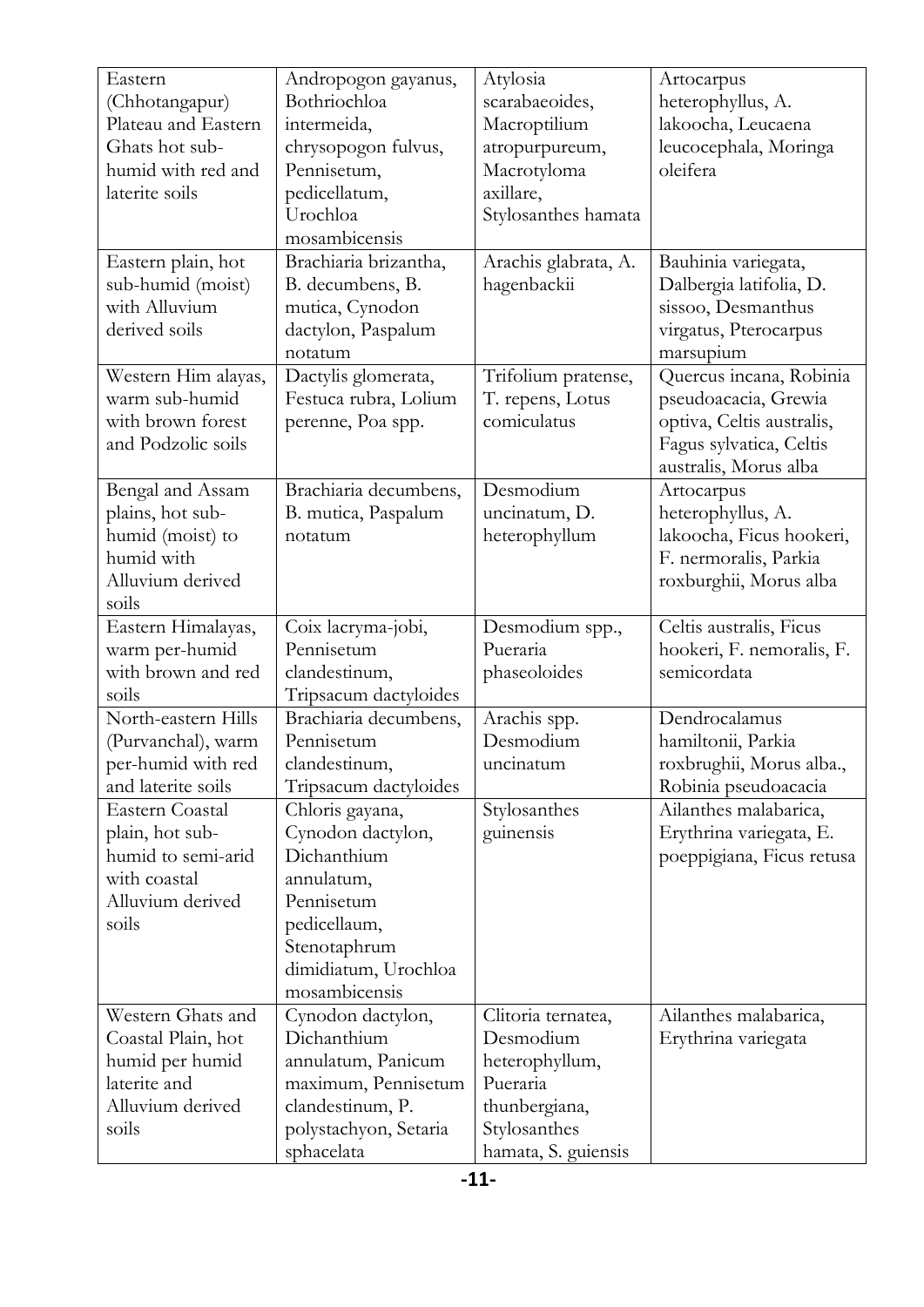| Islands of Andman  | Andropogon gayanus,     | Centrosema            | Bauhinia purpurea,     |
|--------------------|-------------------------|-----------------------|------------------------|
| Nicobar and        | Cynodon dactylon,       | pubescens, Clitoria   | Erythrina variegata,   |
| Lakshdweep hot     | Cenchrus ciliaris,      | ternatea,             | Leucaena leucocephala, |
| humid to per humid | Pennisetum              | Macroptilium          | Trema tomentosa,       |
| island with red    | pedicellatum, p.        | atropurpureum,        | Pithecellobium dulce,  |
| loamy and sandy    | polystachyon,           | Stylosanthes          | Gliricidia sepium      |
| soils              | Brachiaria ruziziensis, | guianensis, S. scabra |                        |
|                    | Tripsacum laxum         |                       |                        |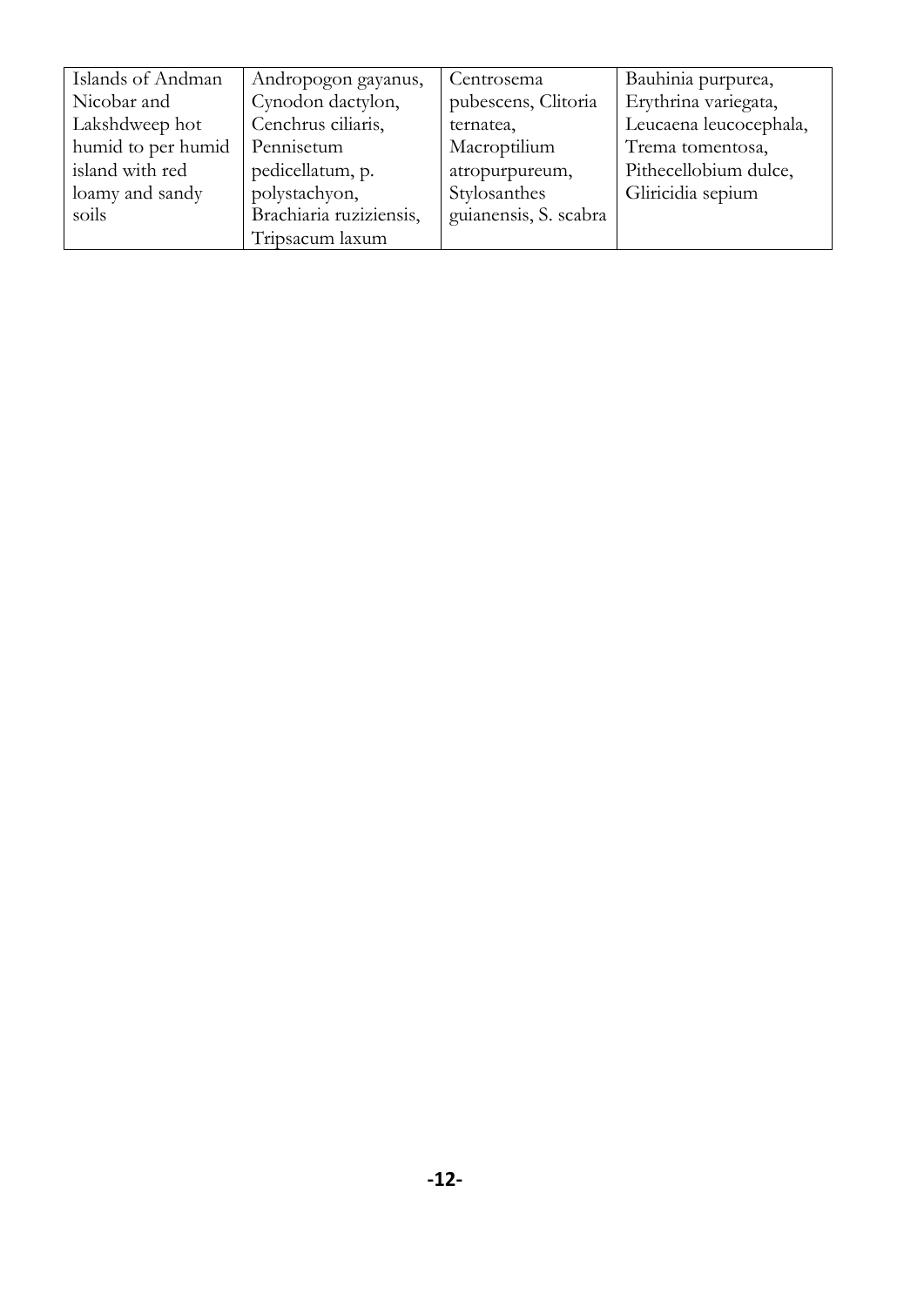| <b>Best 2-3 rotations at various Centres</b>                                    | Green fodder yield $(q / ha)$ |  |  |  |
|---------------------------------------------------------------------------------|-------------------------------|--|--|--|
| $(1)$ Jhansi                                                                    |                               |  |  |  |
| 1. Hybrid Napier + Cowpea - Berseem + Sarson                                    | 2,863                         |  |  |  |
| 2. Maize + Cowpea - M.P. Chari - Berseem + Sarson                               | 1,972                         |  |  |  |
| 3. M.P. Chari - Turnips - Oats                                                  |                               |  |  |  |
| (2) Hyderabad                                                                   |                               |  |  |  |
| 1. Hybrid Napier + Cowpea - Hybrid Napier + Cowpea -<br>Hybrid Napier + Berseem | 1,334                         |  |  |  |
| 2. Maize + Cowpea - Bajra + Cowpea + Berseem                                    | 1,267                         |  |  |  |
| 3. Madikattujonna + Cowpea - Jonna (Ratoon) + Cowpea -<br><b>Berseem</b>        | 1,098                         |  |  |  |
| $(3)$ Anand                                                                     |                               |  |  |  |
| 1. Hybrid Napier alone                                                          | 2,877                         |  |  |  |
| 2. Hybrid Napier + Guar - Lucerne                                               | 2,529                         |  |  |  |
| 3. Maize + Cowpea - Maize - Cowpea - Oats - Maize +<br>Cowpea                   | 1,685                         |  |  |  |
| (4) Kalyani                                                                     |                               |  |  |  |
| 1. Maize + Cowpea - P. Pedicellatum - Oats                                      | 1,308                         |  |  |  |
| 2. Maize + Cowpea - Rice Bean - Berseem + Sarson                                | 1,115                         |  |  |  |
| 3. Maize + Cowpea + $Jowar + Cowpea - Oats$                                     | 884                           |  |  |  |
| (5) Kanker                                                                      |                               |  |  |  |
| 1. Maize + Cowpea - Oats - Bajra + Cowpea                                       | 1,026                         |  |  |  |
| 2. <i>Jowar</i> + Cowpea - <i>Berseem</i> + <i>Sarson</i> - Maize + Cowpea      | 960                           |  |  |  |
| 3. Bajra + Cowpea - Berseem + Sarson - Maize + Cowpea                           | 959                           |  |  |  |
| (6) Pantnagar                                                                   |                               |  |  |  |

**Stratified fodder-production potential of the best fodder crop combinations**